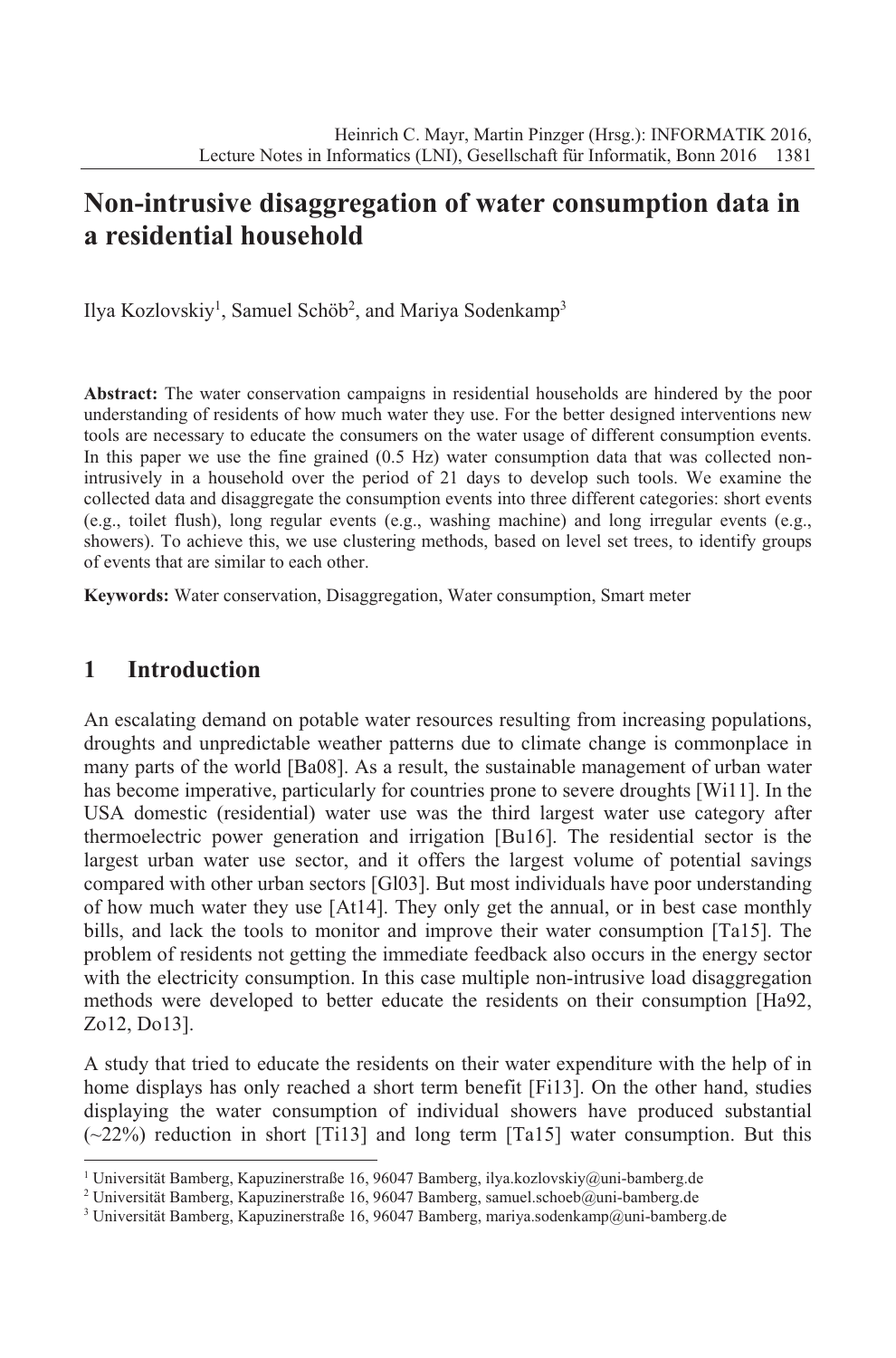method required the installation of a metering device directly into the shower. To create intervention campaigns more suitable for the mass market we therefore look into possibility of *non-intrusive disaggregation of water consumption.* Our aim is to show that it is possible based on the overall water consumption of the households to provide the residents with the information on how much water they consume in individual categories (e.g., showers, toilets, washing machines, or faucets).

## **2 Data collection methodology**

To collect the water consumption data, we have mounted two sensors directly to the water intake pipe of multiple households. In this study we only consider the data from one household. The first sensor measures the flow speed in the pipe in m/s and with the measured interior diameter of the pipe we could calculate the volumetric flow rate also in l/min. The second sensor measured the temperature. Both measurements were collected simultaneously on average once every two seconds. The measurements were collected over the period of 21 days from 17.04 to 08.05.2016. Both of the sensors produce the measurements with a small error. The values for the flowrate are only influenced, by the water consumption in the household, but the values for the temperature also change during the day.

## **3 Three Step Disaggregation of Water Consumption Data**

In order to identify the different classes of consumption patterns we have developed a three step methodology for analysis of water consumption. As a first step we identify the times where the active water withdrawal takes place (water consumption events) by determining the times with no consumption. In the second step we identify and describe the events that occur often (e.g., toilet flushes have similar consumption pattern). And in the last step, we identify and describe the events that are more rare, but use more water (i.e., events with longer duration like showers).

The sensor data for the water flow is the primary evidence to determine if the water is consumed. Since the sensor data is noisy, it is important to detect the level during which water withdrawal is highly probable. To do this, we compute the kernel density estimation over all sensor values for velocity and take the first local minimum as the boundary. We use this method since we assume, that the error in sensor measurements is normally distributed. The kernel density estimation is represented in the Fig. 1. Here we set the boundary value to 0.13 l/min. Every value for velocity that lies below this boundary is then set to zero. With this, we can define individual water extraction events, as time segments with the positive flow velocity. In the considered household we detect 1807 individual water extraction events during the 21-day period. Most of the events have only a short duration (median duration is 18 s) and nearly constant (up to measurement error) water flowrate. During most of the events there is also a slight drop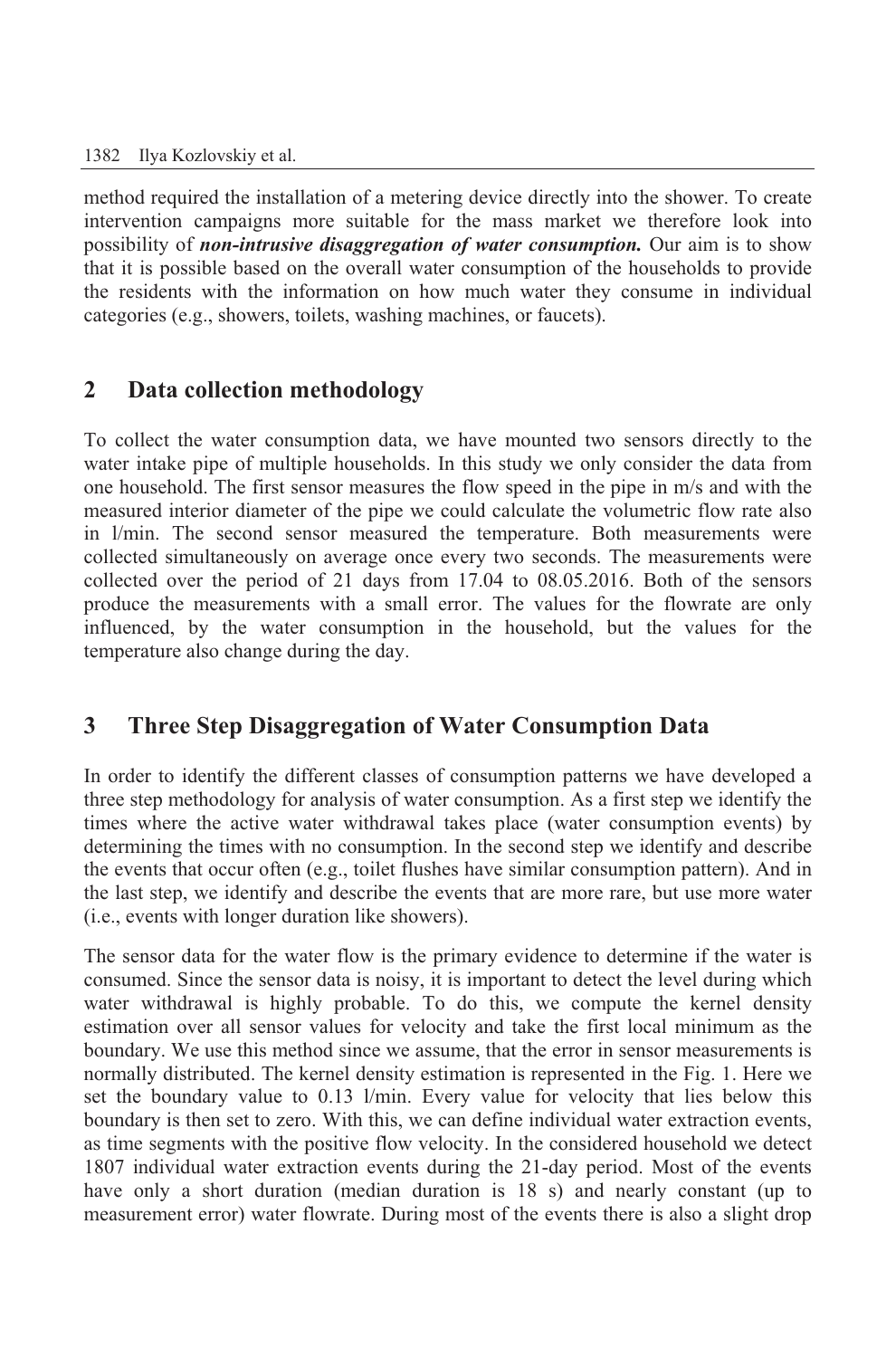(average  $0.05^{\circ}$ ) in the temperature. Here we also make the assumption that all the events are singular and not a superposition of multiple withdrawals. Since most of the withdrawal events are short, this assumption should be satisfied in nearly cases.



Fig. 1: The kernel density estimation of the water velocity sensor values in one household in 21 day period

Since most of the events have a similar pattern to each other we need to define measures that describe the events more closely. The definition of these features is an engineering task, in this work we use the following 5 features: duration of the event, average flowrate during the event, time of the day (in seconds), time with water consumption during the 20-minute window surrounding the event, and the temperature change during the event. The temperature change is calculated as the difference between the mean temperature during ten measurements before and after the event. Our goal is to use the computed features to find groups of similar events that occur often (i.e., the the density is higher for these events). Therefore, we use the density-based clustering algorithm that relies upon the level set trees [Ha75, St11, Ke13]. In this algorithm the individual clusters are the simple connected components at the given density levels. The resulting clusters are then presented in a tree hierarchy allowing for easy interpretation and visualization of the results. In our approach, we use the implementation in the R-package TDA [Br15], with the Gaussian kernel density estimator, the bandwidth h of 0.1 and k=100 for neighborhood estimations. The resulting hierarchy tree is presented in the Fig. 2. The individual clusters are the colored vertical lines and their length represents for how long the clusters survives until it connects into other clusters. We find 2 main clusters in our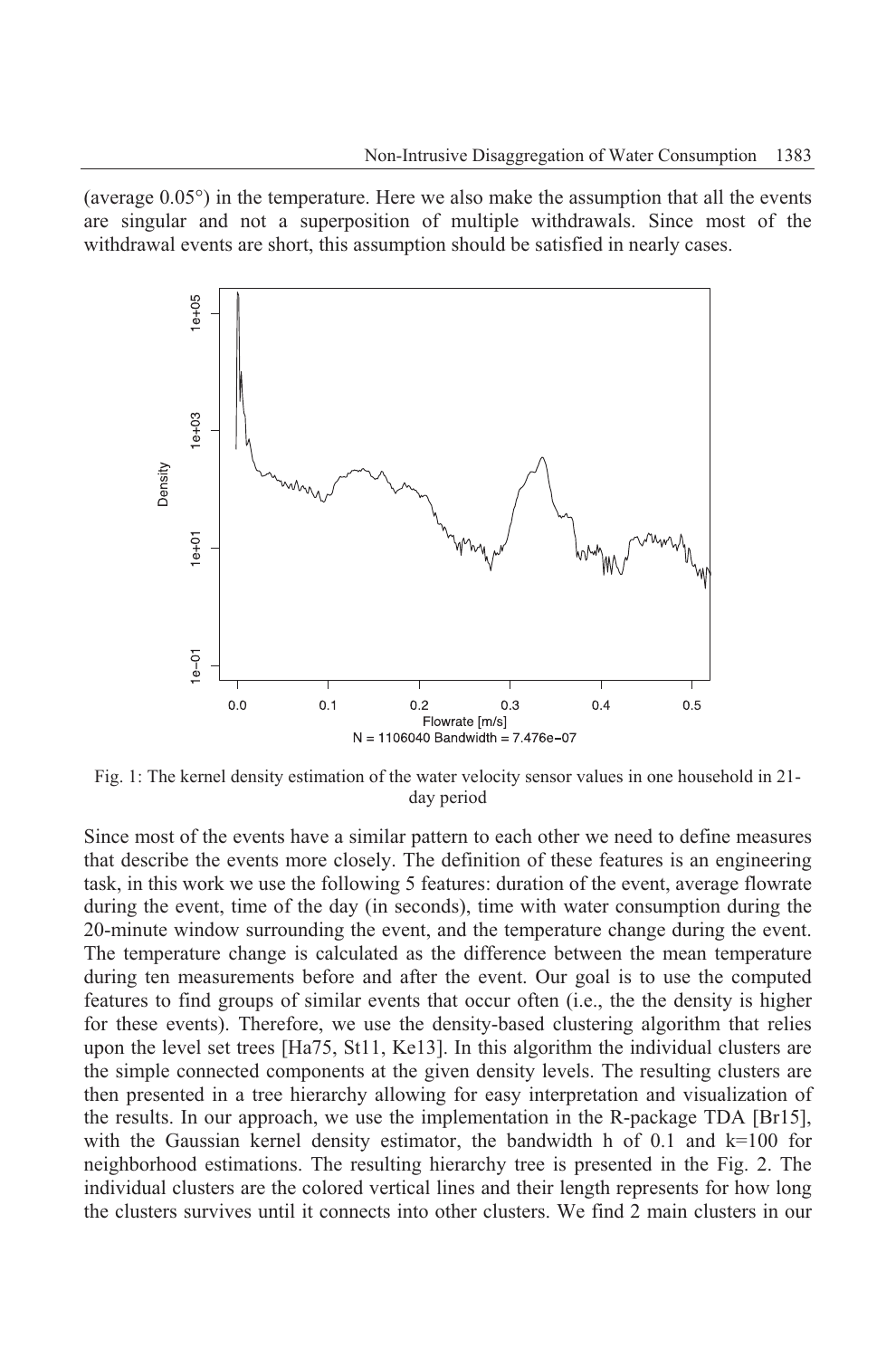dataset, each with two sub-clusters. For better visualization we plot the event duration vs. the average flowrate with the color corresponding to the cluster in the Fig. 3.



Fig. 2: The sublevel tree with different clusters (vertical lines) as result of the density clustering



Fig. 3: The duration and average flowrate for the individual clusters

The two main clusters correspond to events with either a high (green) or a low (red)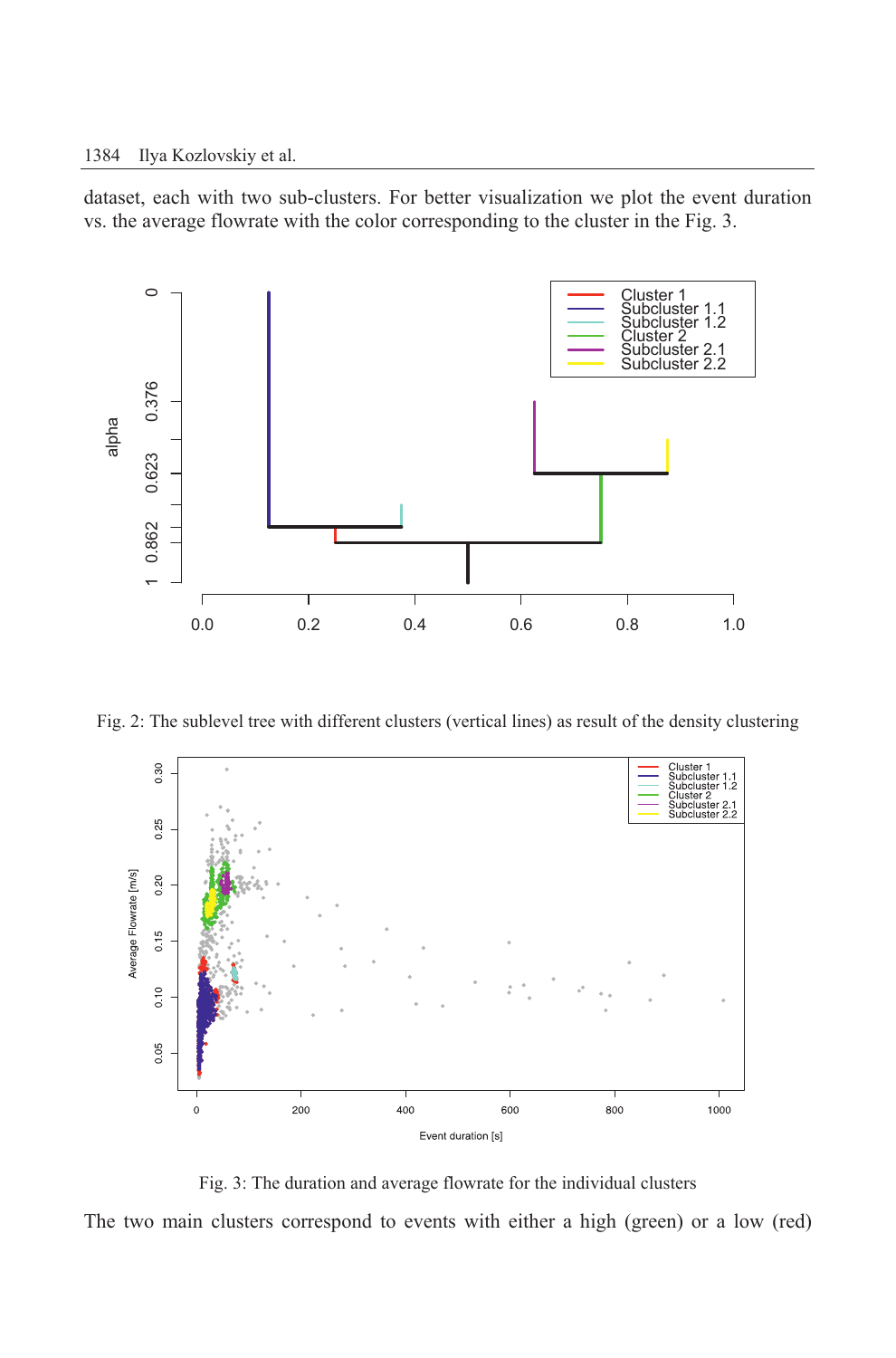average flow rate. Each of these clusters is then further split up into events with a high and low duration. Especially interesting is the magenta cluster, since nearly all the events in this cluster have a duration of 60 seconds and constant flow during this duration. These events are most likely produced by an appliance. Similarly the cyan cluster has events with duration mostly in the interval of 70-76 seconds and is also most likely produced by an appliance. The events in the both the cyan and magenta cluster also have mostly constant flowrate. The blue and yellow clusters on the other hand are the short events with a wide spread in duration and average flow and therefore most likely events produced by the residents directly.

With the level tree set method, the events with longer duration are not assigned to any clusters, because they occur less often. Amongst these longer events we expect to find the water withdrawals from showers and appliances. These events are more likely to not have a constant flow rate. In this step we only consider the events with duration Therefore, we use a different approach to cluster these events, based on the underlying flowrate time series. We compute the dtw (dynamic time wrap) distance [MR81] between all different pairs of events. This metric tries to make the two time series resemble each other, by stretching and compressing them locally. The distance is computed after stretching by summing the distances of the aligned segments. For the computation we use the implementation in the R-package "dtw" [Gi09] with the Euclidean distance and "symmetric2" step pattern as parameters. Only velocity is used, because the temperature does not have a clear baseline and changes during the day even without any water withdrawal. Having calculated the distance matrix we perform the agglomerative hierarchical clustering [Jo67] with the package "flashClust" [LH12] with the complete linkage method. The resulting dendrogramm is shown in the Fig. 4. There is a clear separation into two main clusters. The cluster on the left side contain the events with more irregular consumption levels and are more likely to be the shower events.



Fig. 4: The result of the hierarchical clustering of the events longer than 30 seconds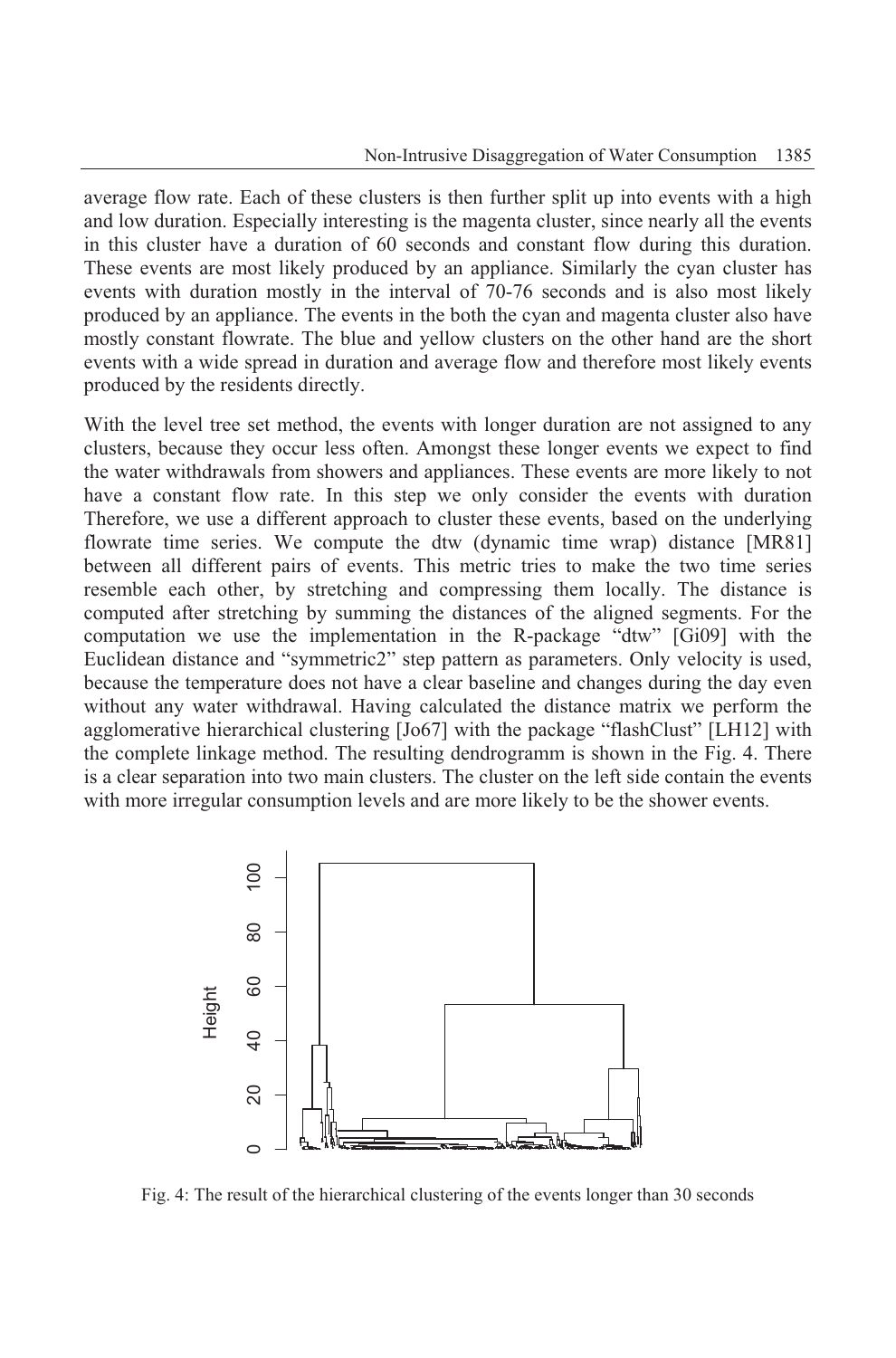## **4 Conclusions**

In this paper we have presented the methodology on disaggregation of the consumption events based on the detailed water consumption data. We can determine three kinds of events: Short events (with average duration less than 40s), regular long events (e.g., appliances), irregular long events (e.g., showers). By categorizing all the consumption events in one of three categories it is possible to provide the residents with a more detailed information on their water consumption (e.g., by showing the cost that occurred due to showers, or the usage of washing machines). The short consumption events are hard to categorize in more details, since they mostly have a constant flowrate.

The presented work can be extended in multiple aspects. A more detailed analysis of the resulting clusters can lead to better insights about the consumption origin. Further in this paper we consider events as separated by zero consumption. But some events are actually multi-part events (e.g., multiple cycles of the washing machine). To recognize such events, we would need first to aggregate nearby events to larger events. During distance calculations with the dtw metric, subpattern matchings (e.g., by calculating the dtw distance with open ends) can then be performed. If there are multiple matches for the sub-patterns, the events can be considered separately. Additionally, the temperature sensor data could be included in the consumption disaggregation to distinguish between the patterns.

## **References**

- [At14] Attari, S.Z.: Perceptions of water use. PNAS 111, pp. 5129–5134, 2014.
- [Ba08] Bates, B. C.; Kundzewicz, Z. W.; Wu, S.; Palutikof, J. P.: Climate Change and Water IPCC Technical Paper VI. Intergovernmental Panel of Climate Change (IPCC) Secretariat, Geneva, 2009.
- [Br15] Fasy, B. T.; Kim, J.; Lecci, F.; Maria, C.; Rouvreau, V.: The included GUDHI is authored by Clement Maria, Dionysus by Dmitriy Morozov, PHAT by Ulrich Bauer, Michael Kerber and Jan Reininghaus. TDA: Statistical Tools for Topological Data Analysis. R package version 1.4.1, 2015.
- [Bu16] Building Energy Data Book. Chapter 8: Water, http://buildingsdatabook.eren.doe.gov/ChapterIntro8.aspx, accessed on 30.05.16
- [Do13] Dong, M.; Meira, P. C.; Xu, W.; Chung, C. Y.: Non-intrusive signature extraction for major residential loads. IEEE Transactions on Smart Grid 4/3, pp. 1421-1430, 2013.
- [Fi13] Fielding, K.S.; Spinks, A.; Russell, S.; McCrea, R.; Stewart, R.; Gardner, J.: An experimental test of voluntary strategies to promote urban water demand management. Journal of Environmental Management 114, pp. 343–351, 2013.
- [Gi09] Giorgino T.: Computing and Visualizing Dynamic Time Warping Alignments in R: The dtw Package. Journal of Statistical Software 31/7, pp. 1-24, 2009.